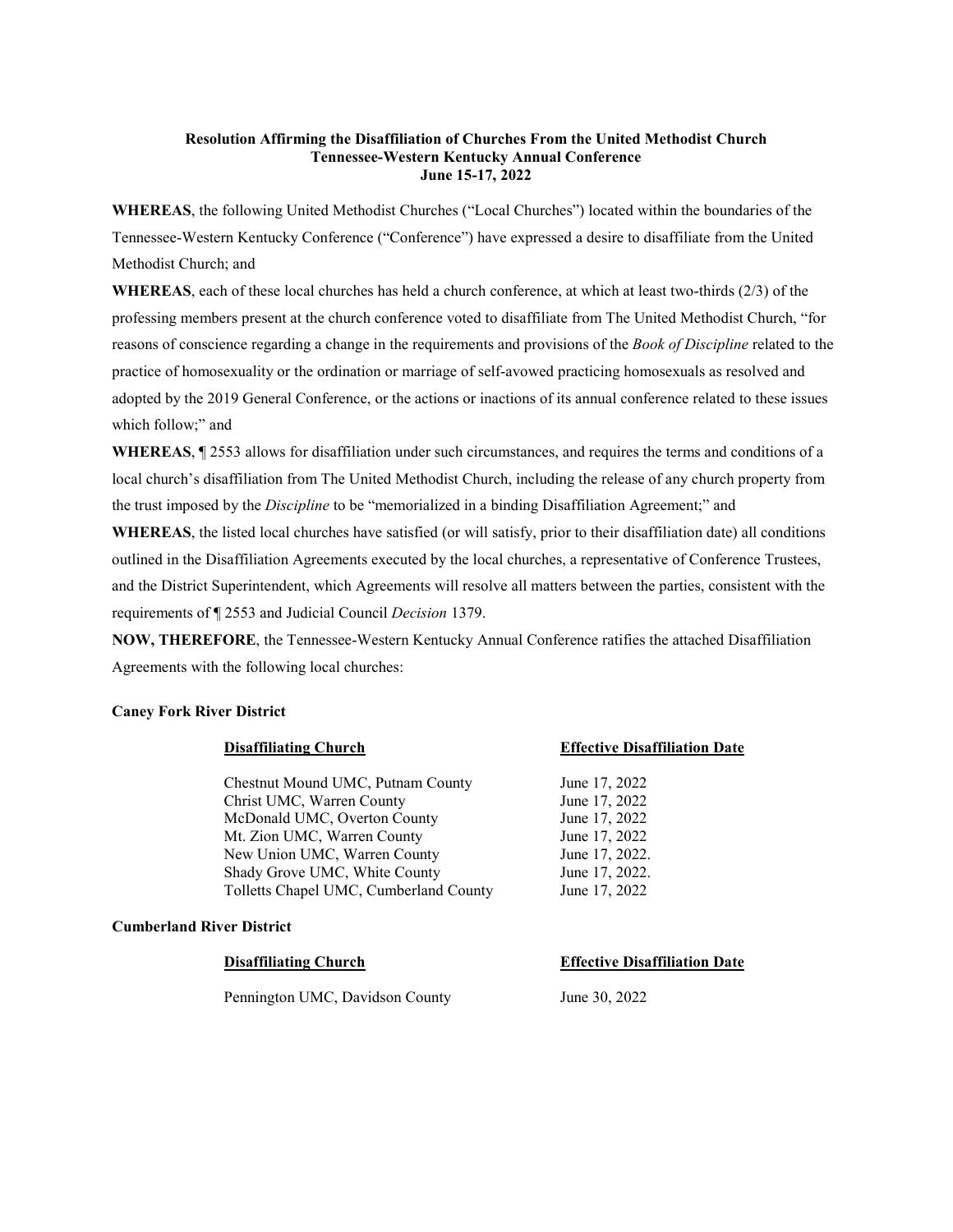## **Harpeth River District**

Henryville UMC, Lawrence County June 17, 2022 Summertown UMC, Lawrence County June 17, 2022 Trinity UMC (Franklin), Williamson County June 17, 2022

### **Metro District**

LaGrange UMC, June 30, 2022 Moscow UMC, June 30, 2022 Shiloh UMC, June 30, 2022 Williston UMC, June 30, 2022

#### **Mississippi River District**

Center UMC, Dyer County 50, 2022<br>
Concord UMC, Lauderdale County 50, 2022 Concord UMC, Lauderdale County Cypress UMC, Crockett County June 30, 2022 Finley UMC, Dyer County<br>
Fowlkes UMC, Dyer County<br>
June 30, 2022 Fowlkes UMC, Dyer County Medina UMC, Gibson County June 30, 2022 Mt. Pleasant UMC, Haywood County June 30, 2022 Mt. Carmel UMC, Dyer County June 30, 2022 Mt. Zion UMC, Gibson County June 30, 2022 Murry's Chapel UMC, Crockett County June 30, 2022<br>Nebo UMC, Gibson County June 30, 2022 Nebo UMC, Gibson County New Shiloh UMC, Gibson County June 30, 2022 Newbern UMC, Dyer County June 30, 2022 Obion UMC, Obion County June 30, 2022 Rehoboth UMC, Dyer County June 30, 2022 Trimble UMC, Dyer County June 30, 2022

#### **Purchase District**

Benton First UMC, Marshall County<br>Bethel UMC, Calloway County June 30, 2022 Bethel UMC, Calloway County Brooks Chapel UMC, Calloway County June 30, 2022 Calvary UMC, Graves County June 30, 2022<br>Coles Campground UMC, Calloway County June 17, 2022 Coles Campground UMC, Calloway County Oak Level UMC, Marshall County June 17, 2022 Olive UMC, Marshall County June 30, 2022 Puryear UMC, Henry County June 17, 2022 Spence Chapel UMC, Graves County June 30, 2022

### **Disaffiliating Church Effective Disaffiliation Date**

### **Disaffiliating Church Effective Disaffiliation Date**

#### **Disaffiliating Church Effective Disaffiliation Date**

### **Disaffiliating Church Effective Disaffiliation Date**